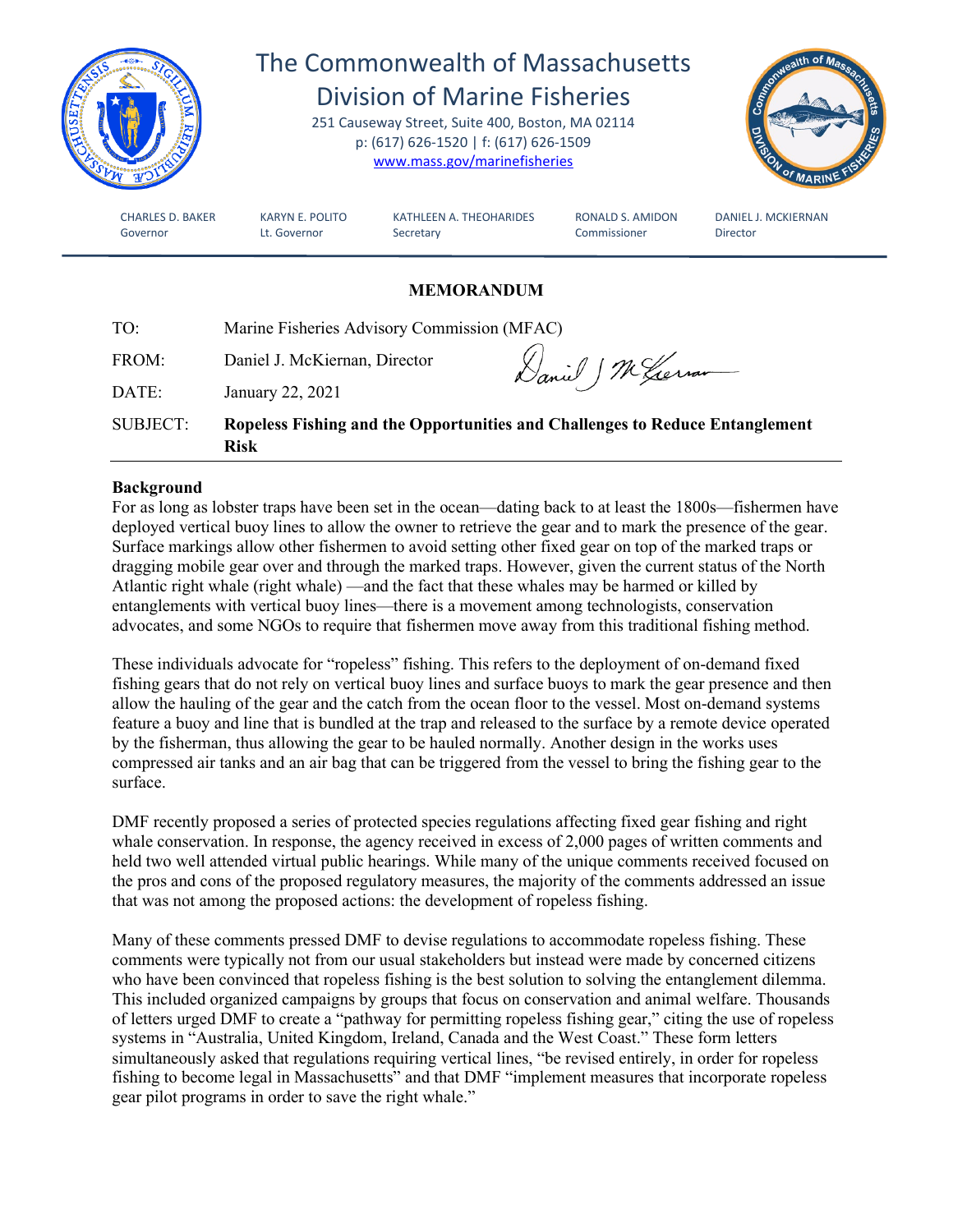Given the public interest in this topic, I am providing you with this memorandum as a supplement to my recommendation on the protected species regulations. This memorandum serves to provide the MFAC with an update on ropeless fishing, as well as DMF's ongoing activities to investigate its potential and initiatives to develop the technology for state waters fisheries. While DMF's regulatory amendments proposed for final adoption address ropeless fishing only insofar as setting aside a section to establish regulations in the near future that will allow for experimentation with ropeless gear, DMF has and will continue to dedicate substantial resources to this issue. In summary, DMF has permitted some experimental development of on-demand buoy systems by gear researchers in the past two years; DMF has participated in the Ropeless Consortium meetings; and DMF has sought and been awarded a federal grant to examine the potential for ropeless fishing for New England's fixed gear fisheries. DMF is also working closely with NOAA Fisheries to develop uniform permitting conditions for ropeless fishing—a critical step given that NOAA Fisheries is on the verge of amending its fixed gear closure regulations to allow gears without "persistent buoy lines" in areas that would otherwise be closed to lobster trap fishing altogether.

#### **The State of Ropeless Fishing Research and Public Perception**

There is a formal group working on this initiative called the Ropeless Consortium (Consortium), based in Woods Hole, MA. It is led by Dr. Mark Baumgartner, a renowned right whale researcher whose past work included habitat monitoring for right whales using bioacoustics and in-depth plankton studies to reveal habitat utilization by right whales. I recommend the MFAC become familiar with the work of the Consortium because the transition to ropeless fishing would be a profound change for not just the lobster fishery, but all fixed and mobile gear fisheries that share the ocean, and the Consortium's work would be at the center of such a transition.

The [Consortium's](https://ropeless.org/) website appropriately notes that "*(t)o develop a rope-less fishery, however, many practical aspects need to be considered*." Moreover, their long-term vision recognizes the primary challenges include the need to detect the presence of the ropeless gear on the ocean floor. The most promising solution involves potential acoustic signaling devices on the end traps along with vessel-based signal receivers. The Consortium's vision of a ropeless future includes the establishment of a master database where all gear locations are stored together and regularly updated. This level of technology is analogous to the geo-spatial positioning features of our smartphones but would instead be specific to fixed gear in the region. Moreover, the Consortium is also researching how to extend this technology to all vessels fishing in the area (mobile and fixed gear) so that they are outfitted with receivers that can detect the devices on the ocean floor and then have these data get incorporated into the master database. Needless to say, there is much work to be done before ropeless fishing could serve as a widespread substitute for traditional gear marking through buoys on the Atlantic coast, where multiple fisheries operate in the same time and space.

While public perception may be that ropeless fishing *is* an alternative that *can* provide conservation benefits to the right whale today, the truth is that ropeless fishing *may become* an alternative that *could* help provide conservation benefits to the right whale in the future. Conservation measures that can have an immediate impact have been incorporated into our recommended final regulations. That said, DMF remains committed to fostering research and development of ropeless technology and gear marking systems in the hopes that the technological, operational, and financial barriers to ropeless fishing that presently exist can be overcome.

#### **DMF's Permitting of Past Ropeless Research**

State and federal regulations require the setting of vertical buoy lines at each end of a string of traps or on each individually set "single trap". This matches the traditional way of fishing, allows for the presence of gear to be adequately marked to avoid gear conflicts, and provides an accessible buoy line for inspection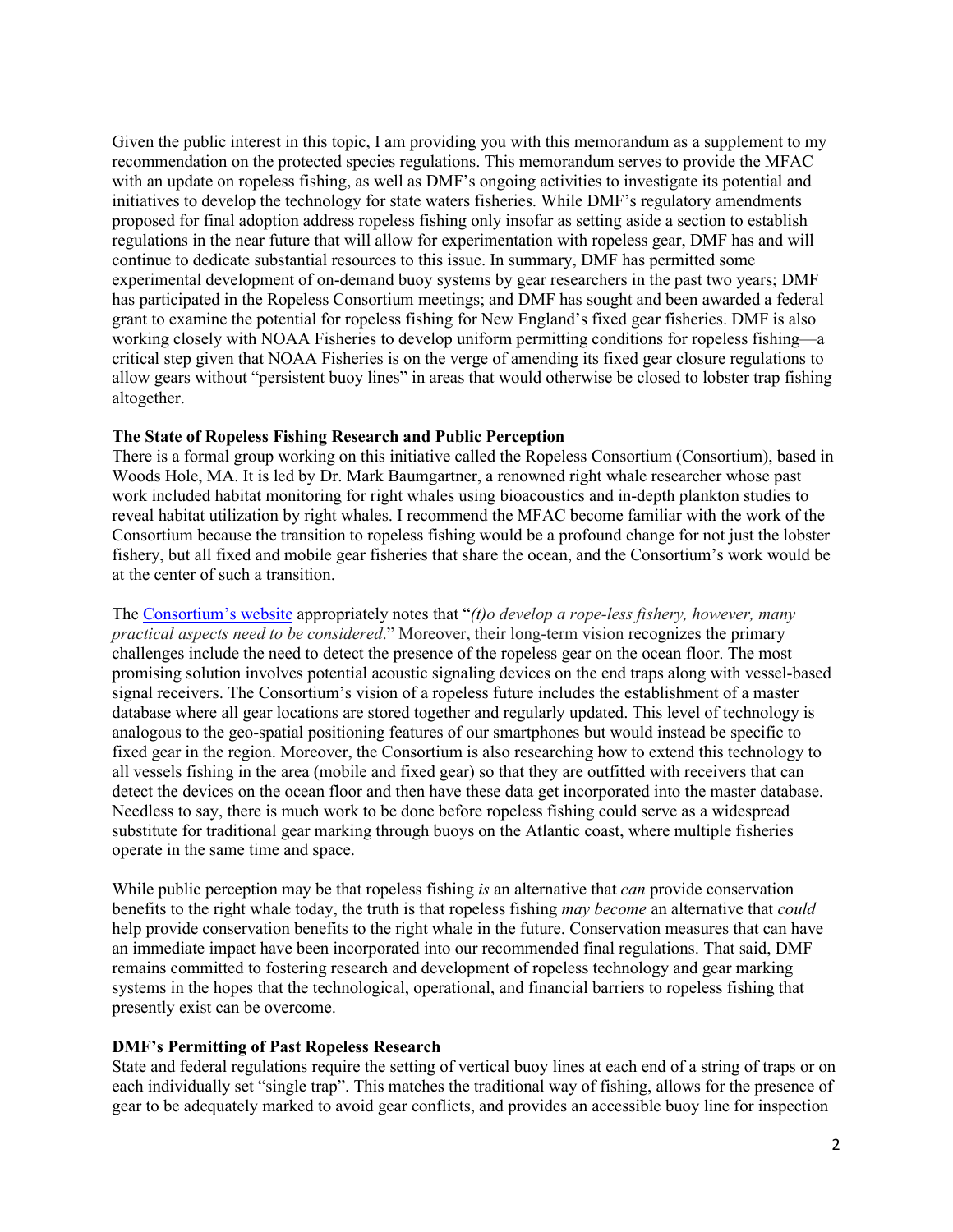of the gear by law enforcement officers. As fishing without a buoy line and surface markers is unlawful in both state and federal waters, authorizations are required to test or deploy ropeless gear. Given that the gear is strictly experimental, DMF has issued a Letter of Authorization (LOA), under the authority of M.G.L. c. 130, § 80 and 322 CMR 7.01(7), to condition commercial fishing permits allowing the experimental gear research to be conducted by the authorized fishermen and collaborating researchers. (Attachment A)

Thus far, the research in Massachusetts waters has focused on "proof of concept" of on-demand retrieval systems. Efforts have occurred in Cape Cod Bay during the summer months, as it is a time when and place where fixed gear fishing is allowed. The buoy retrieval systems tested have been deployed on one end of a trawl with the other end marked as normal with a routine buoy line. Moreover, the tests have occurred only in favorable weather and sea conditions.

These research projects have been funded by NOAA Fisheries and a local NGO—the International Fund for Animal Welfare. Local fishermen and gear technologists—as well as their counterparts around the globe—have demonstrated that fishing gear can for the most part reliably be brought to the surface through an on-demand retrieval system. This part of the solution is relatively easy to achieve as a purely technological matter. This is unsurprising, as oceanographers and other marine scientists have been placing very expensive scientific equipment on the ocean floor and retrieving it using expensive ondemand retrieval systems for decades. It is not coincidental that the Consortium is located at Woods Hole Oceanographic Institute, as they have the most experience with these systems in the marine environment.

Fishermen and gear technologists who have considered on-demand retrieval systems as a future solution have identified additional challenges beyond retrieval that must be addressed before this type of gear can be universally adopted. In summary, the current cost of the devices is prohibitive for fishermen. Even more challenging, however, is fishermen and law enforcement do not have the ability to detect the presence of the gear on the ocean floor with sufficient resolution in the absence of buoys at the surface. In fact, the Consortium recently established a research fund to specifically address this issue as they have pointed out, "*(t)he development of mechanisms to physically retrieve fishing gear from the sea floor without the use of buoy lines is progressing rapidly, yet complementary methods to locate this 'buoyless' (or 'ropeless') gear have lagged.*"

Without knowledge of the presence of the gear on the ocean floor, it is unavoidable that fishermen will set over the gear. This can cause damage to the gear, or worse jeopardize the safety of the crew. For example, a scallop boat towing a dredge could tow through a string of lobster traps. This will likely cause extensive damage to the trawl and the drag, and if the scallop vessel becomes "hung up" on the gear it puts the vessel at risk of capsizing. Moreover, trap fishermen currently avoid setting their strings of traps over one another's by using the visual cues that the buoy provides. Without this visual cue, lobster traps set on top of another's traps could create dangerous tangles that put trap fishermen and crew at risk when hauling back.

#### **DMF's Grant to Assess Ropeless Fishing's Potential**

My staff and I have been proactive on these issues by seeking and being awarded a grant by the National Fish and Wildlife Foundation (NFWF) to study the technological, operational, and economic challenges associated with ropeless fishing gear in New England (Attachment B). The work has begun and is expected to be completed later this year. The project will engage directly with fishing industry members from multiple fisheries including mobile gear and fixed gear sectors. Fishermen based in Massachusetts, New Hampshire, and Maine operating in state and federal waters will be contacted and interviewed about their fishing practices and potential for successfully modifying their gear and fishing techniques using this novel gear. In addition, the project includes direct engagement with non-fishing industry participants including staff of fishermen's organizations, gear manufacturers, fishery managers, law enforcement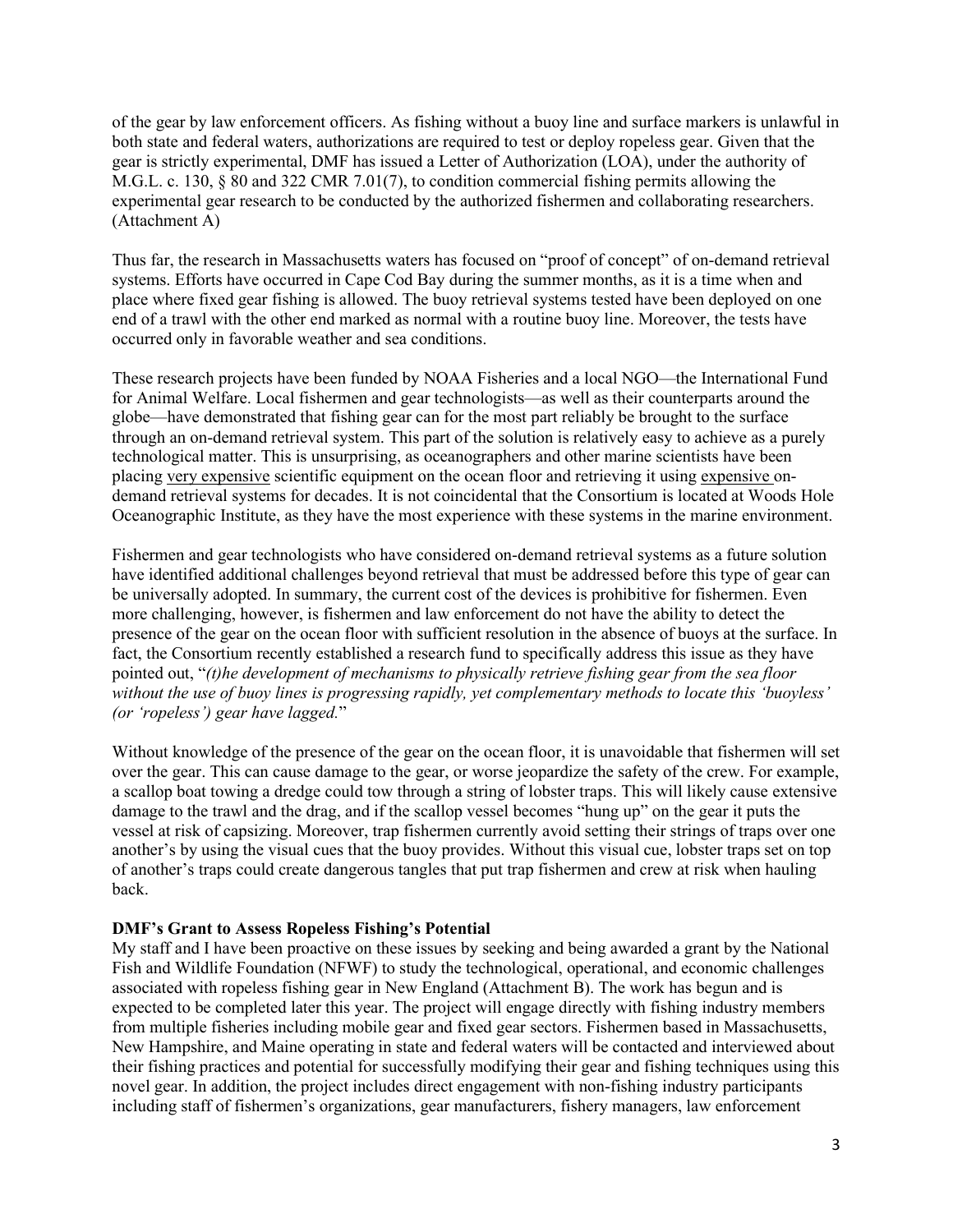officials, and private/public sector experts in telecommunications and spatial database management. This project will identify the data and technical requirements of widespread deployment of on-demand fishing gear technologies and recommend next steps for overcoming technological obstacles.

The project will focus on the fixed gear fisheries in New England that might use on-demand fishing gear, as well as the fixed and mobile gear fisheries that might interact with the unbuoyed gear. Fishery participants are expected to contribute to the discussions from the following fisheries: lobster trap, whelk and fish trap, scallop dredge, surf clam, and bottom otter trawl fisheries operating in state and federal waters off the coast of New England. This project will produce a report summarizing these challenges, opportunities, and requirements, while generating a set of research priorities and recommendations for further evaluation. DMF was chosen for this grant because of our past successes with collaborative research with programs with the fishing industry.

Development of this new fishing method will require careful planning, substantial investment, and amendments to laws at both the state and federal level. For now, we will continue to work with the concept of ropeless fishing through experimental fishing programs.

#### **Co-management of Exempted or Experimental Ropeless Fishing**

To more expediently authorize experimental ropeless fishing, there are some legal and jurisdictional challenges that need to be resolved at both the state and federal level. To this end, DMF is working closely with NOAA Fisheries.

NOAA Fisheries has proposed a new federal rule that will allow trap fishing without "persistent buoy lines." If approved, it would transform the seasonal federal closed areas from absolute closures to the presence of trap gear to closures only to persistent buoy lines. This change would allow for ropeless fishing to occur in these closed areas, likely through the issuance of a federal Exempted Fishing Permit (EFP). Moreover, there is a companion federal rule concerning ropeless fishing in trap gear closure areas that NOAA Fisheries has not yet finalized, and was first brought to the public's attention about two years ago through an advanced notice of proposed rulemaking [\(Federal Register\)](https://www.federalregister.gov/documents/2018/09/28/2018-21115/advance-notice-of-proposed-rulemaking-request-for-information). DMF anticipates that NOAA Fisheries will finalize rule making on these issues in early-to-mid 2021. Accordingly, DMF is collaborating with NOAA Fisheries to develop consistent cross-jurisdictional guidelines for vessel owners to apply for and receive a federal EFP and/or a state LOA to deploy experimental ropeless trap gear.

In the interim, DMF and NOAA Fisheries have received informal proposals from a few lobstermen who are identified as "pioneers" in testing ropeless systems. These fishermen hope to be able to use the devices donated by a government agency or an NGO to continue testing of ropeless gear in 2021, and thereby avoid the economic impact of the current Massachusetts Restricted Area (MRA) trap gear closure (Figure 1). We have been advised by NOAA Fisheries that under current federal regulations they are unable to accommodate such requests for fishing in areas closed to trap gear this year; allowances may be authorized in the future contingent on the completion of the federal rule making processes described above. Therefore, even if DMF wanted to grant permission for these fishermen to deploy ropeless systems in the state-waters portion of MRA this year, NOAA's authority under the Marine Mammal Protection Act (MMPA) supersedes our authority regarding this closure, thus making the any decision by DMF moot. Accordingly, any ropeless systems testing this upcoming season, if approved by NOAA Fisheries or DMF, must be done in the waters that are not closed to trap gear by federal MMPA regulations. For example, if the MFAC approves DMF's recommendation to close additional state waters beyond the federal closures to trap fishing, these waters could be used to test ropeless systems because federal MMPA regulations will not apply there.

If DMF were to allow this experimental fishing to occur in an area otherwise closed to trap gear, it would also be prudent to ensure this area is similarly closed to mobile fishing gear or mobile fishing gear does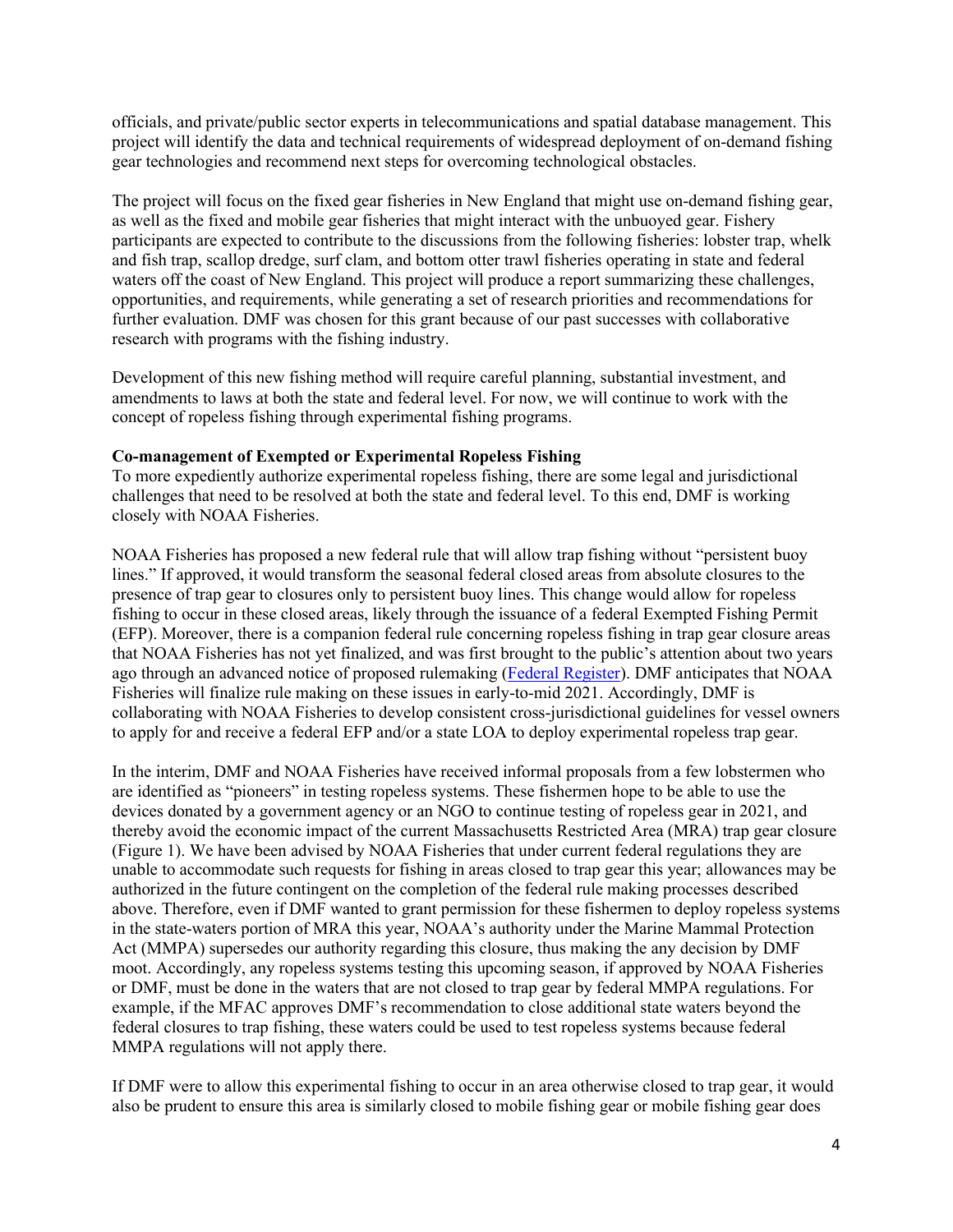**Fig. 1 – Massachusetts Restricted Area**



not occur in the area because it presents unfishable bottom (e.g., bounders, ledge). This will prevent potential gear conflicts and fisherman safety issues that may arise if this gear fished through unbuoyed and undetectable traps or multi-trap trawls. This also underscores the need for NOAA Fisheries and DMF to address challenges of ropeless gear detectability during the permitting process.

Additionally, the balance of liability issues may be altered by ropeless fishing. Under a longstanding state law,  $G.L. c. 130, $31<sup>1</sup>$  $G.L. c. 130, $31<sup>1</sup>$  $G.L. c. 130, $31<sup>1</sup>$ , it is unlawful for any person to damage another's fixed fishing gear. Case law has established that mobile gear fishermen who damage lobster gear by towing a net or dredge through it are liable for the damage to that lobster gear. Using ropeless gear without closing the area to mobile gear fishing

makes it more likely that gear conflicts will occur because competing fishermen would be unable to detect the presence of unmarked gear. Can the inability to "see" the gear be a defense? This conundrum represents additional regulatory and legal challenges that should be addressed.

#### **Role of the MFAC in Ropeless Fishing Development and Permitting**

Because the marine fisheries' laws and regulations are longstanding and require vertical buoy lines, any permanent changes would require amendments to regulations and possibly statutes. Accordingly, the MFAC must be included in future deliberations on ropeless fishing. [G.L. c. 130, §2](https://malegislature.gov/Laws/GeneralLaws/PartI/TitleXIX/Chapter130/Section1B) provides that the MFAC shall, "make recommendations to the Director for the proper management and development of the marine fisheries of the Commonwealth" and G.L. c. 130,  $\S17A$  establishes that the MFAC is to approve all DMF's rules governing the manner of taking fish, as well as size limits, seasons and hours, numbers and quantities and the opening and closing of areas. Therefore, addressing the development of ropeless fishing is uniquely in the MFAC's "wheelhouse", as it will require DMF to consider substantial changes in fisheries management, regulate how gear may be fished, and allow or preclude the use of certain fishing gears in certain areas and at certain times.

Historically, the MFAC has not objected to me or past Directors allowing many kinds of experimental fishing "pilot programs" authorized by LOA, especially when there are no or minimal negative consequences on other fisheries or other users. In these cases, the Director weighs the benefits of the pilot program and reports to the MFAC the intent and developments of the program; the legal authority is accomplished through the Director's ability to create permit conditions. Because of the potential profound impacts that ropeless gear could have on the co-existence of fixed gear fishermen among themselves and with competing mobile gear, the MFAC and the public should play a robust role in vetting any future proposals that will authorize ropeless fishing. While I will admit we are in uncharted waters on these matters, I am convinced that a more formal and thorough public process is warranted when considering applications for LOAs to engage in ropeless fishing.

<span id="page-4-0"></span><sup>&</sup>lt;sup>1</sup> Section 31. No person shall, without the consent of the owner, take, use, destroy, injure or molest a weir, pound net, fish trap, seine, set net or lobster or crab pot or other fishing gear, or a fish car or other contrivance used for the purpose of storing fish, including any such fishing gear which is swept ashore by storm or tide or other natural causes and deposited upon the shore, beaches or flats, whether public or private, or take fish therefrom.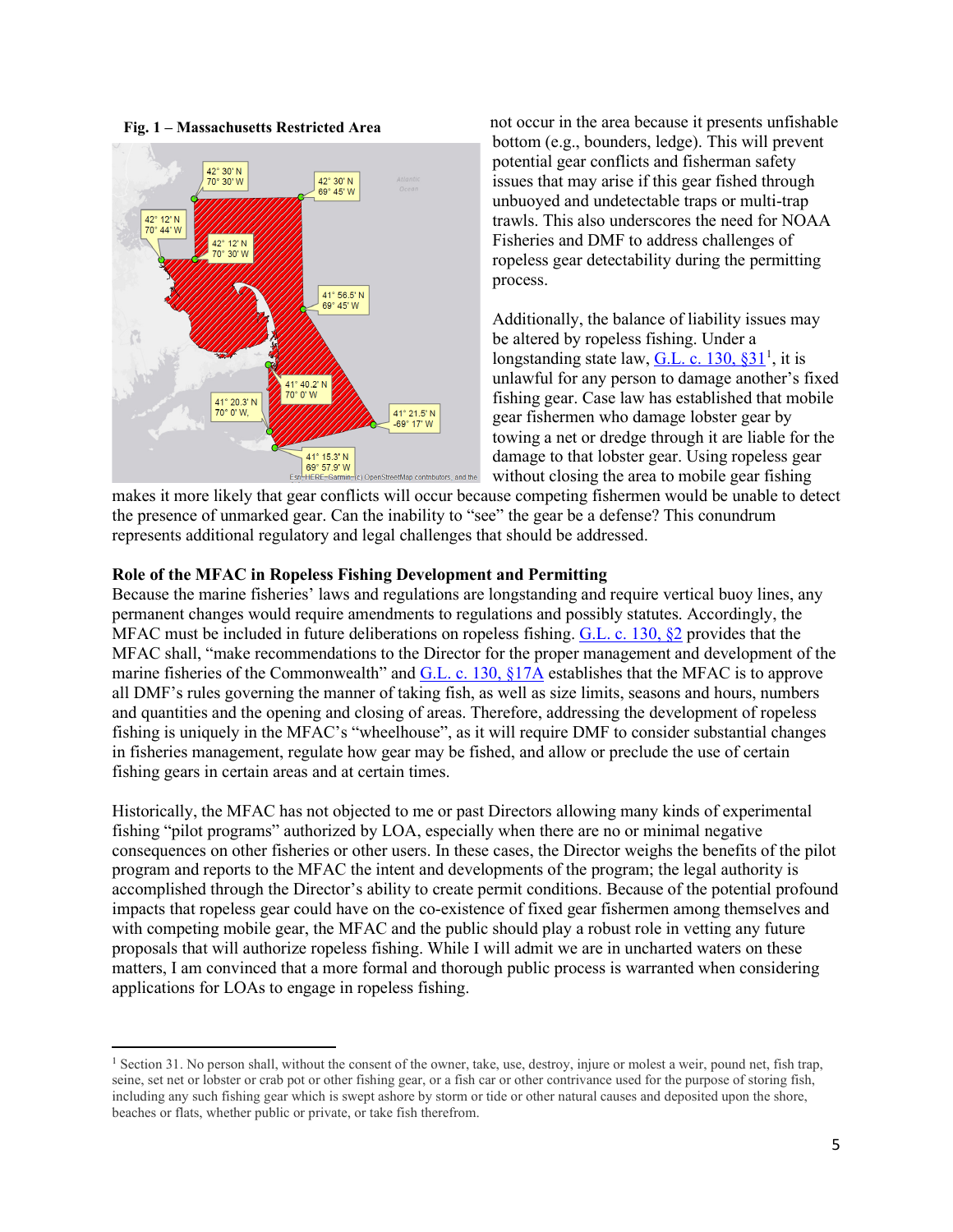As stated previously, DMF is collaborating with NOAA Fisheries regarding the criteria for reviewing and approving experimental ropeless gear proposals. The federal proposed rule states that all applications for exempted fishing permits (ropeless) will be subject to National Environmental Policy Act review. I will routinely report back to the MFAC on a regular basis about our ongoing collaborative work on this subject. At this time though, I predict we will need to create state regulations governing applications for ropeless fishing similar to that seen in California.

#### **Seeking a Model for Ropeless Fishing Regulations? See California**

The state of California faced an analogous situation with its Dungeness crab fishery, as entanglements of endangered species and litigation forced the state and industry to reduce takes through amendments to the management plan. California created a Fishing Gear Working Group comprised of commercial and recreational fishermen, as well as conservation groups and government representatives. As part of the litigation's settlement agreement, California took action to establish a seasonal closure at times when and in places where whales and turtles were more likely to be present and therefore entanglements were more likely. It should be noted that the closed season occurred during the spring and summer months when the fishery is less productive. Then, in fall of 2020, California DFG promulgated formal regulations allowing "alternative gear" to be fished during the closed season. Alternative gear was defined to include ropeless gear. This action was groundbreaking, and much can be learned from the California experience, particularly as the same ropeless device manufacturers and technologies being tested on the Atlantic coast are being tested in California.

In California, applications for fishing the alternative gear during the closed period are to be submitted to CA DFG for their approval. Standards as defined in the regulations can be seen below:

- *1. Detectability: detectability by the department, fishermen and public, including description how location of Alternative Gear is available visually or virtually, equipment specifications including costs, and any required specialized equipment or training to deploy, operate, or detect the gear. If "ropeless," the gear must be used with software that enables department law enforcement and other fishing vessels within ¼ mile of the gear to identify the location of the gear at all times when it is deployed.*
- *2. Retrievability: means of retrieval, including description of release mechanism, equipment and any specialized training needed to deploy and/or retrieve Alternative Gear, description of safeguards and procedures to minimize gear loss and ghost gear, with gear loss rates of no*  more than 10%. Gear must include a back-up release capability so it will surface in the event *of an equipment failure and must include a gear recovery plan if the gear does not rise to the surface.*
- *3. Ability to Identify: means of Alternative Gear identification, including the method or description of the mechanism required for the department to identify Alternative Gear to permitholder both remotely when submerged, and at the surface.*
- *4. Benefit: evidence Alternative Gear reduces risk or severity of entanglement.*
- *5. Enforceability: including means by which department law enforcement can find and retrieve the Alternative Gear at sea and costs of any necessary equipment and/or training. Department law enforcement must be able to retrieve and redeploy the gear.*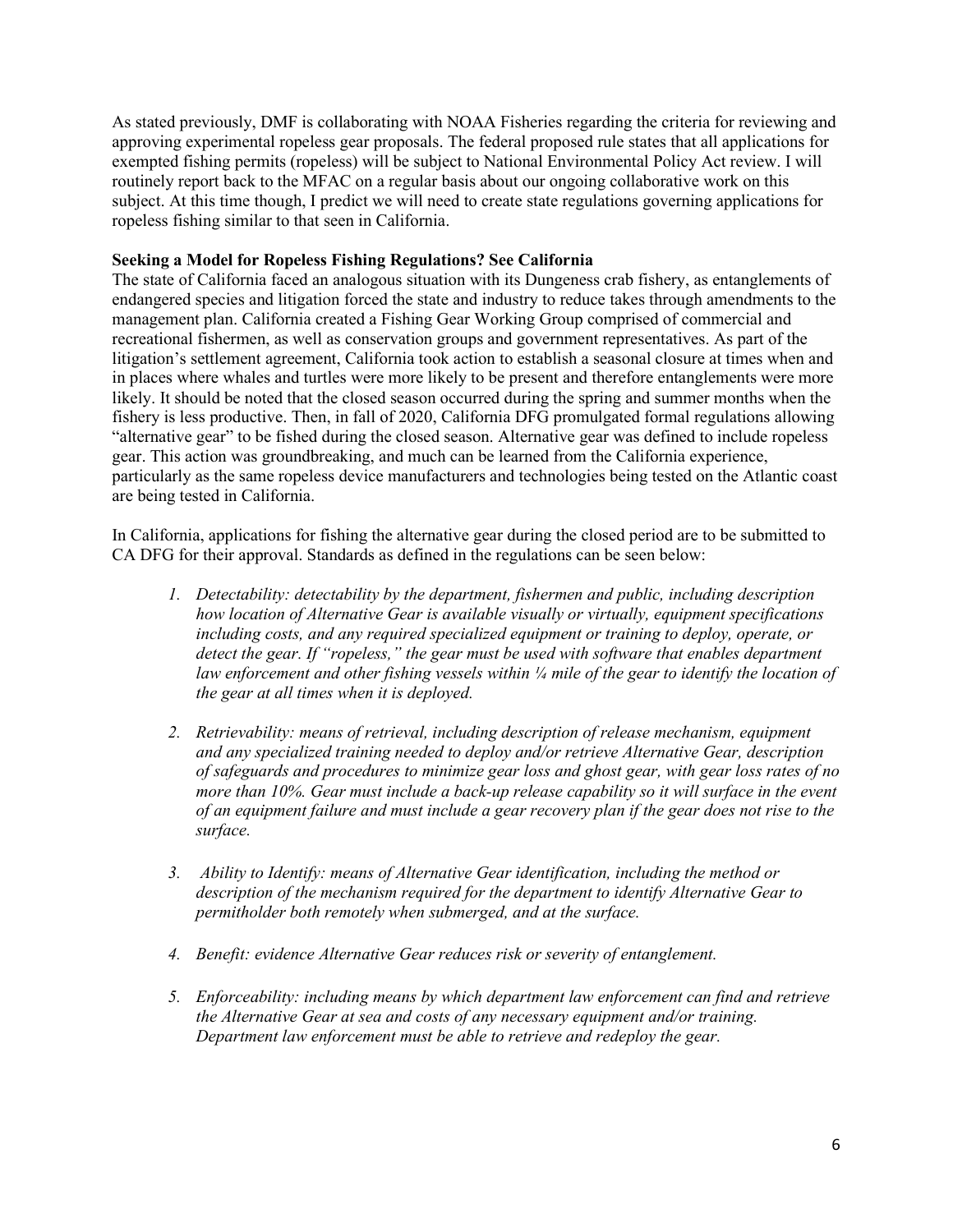#### **Conclusion**

In conclusion there is significant work to be done to develop these technologies here in Massachusetts and New England and much can be learned from the California experiences.

#### **Attachments**

- A. June 23, 2020 LOA to Experiment with Ropeless Lobster Gear in Massachusetts Waters
- B. January 21, 2021 DMF Advisory Announcing Ropeless Fishing Gear Feasibility Study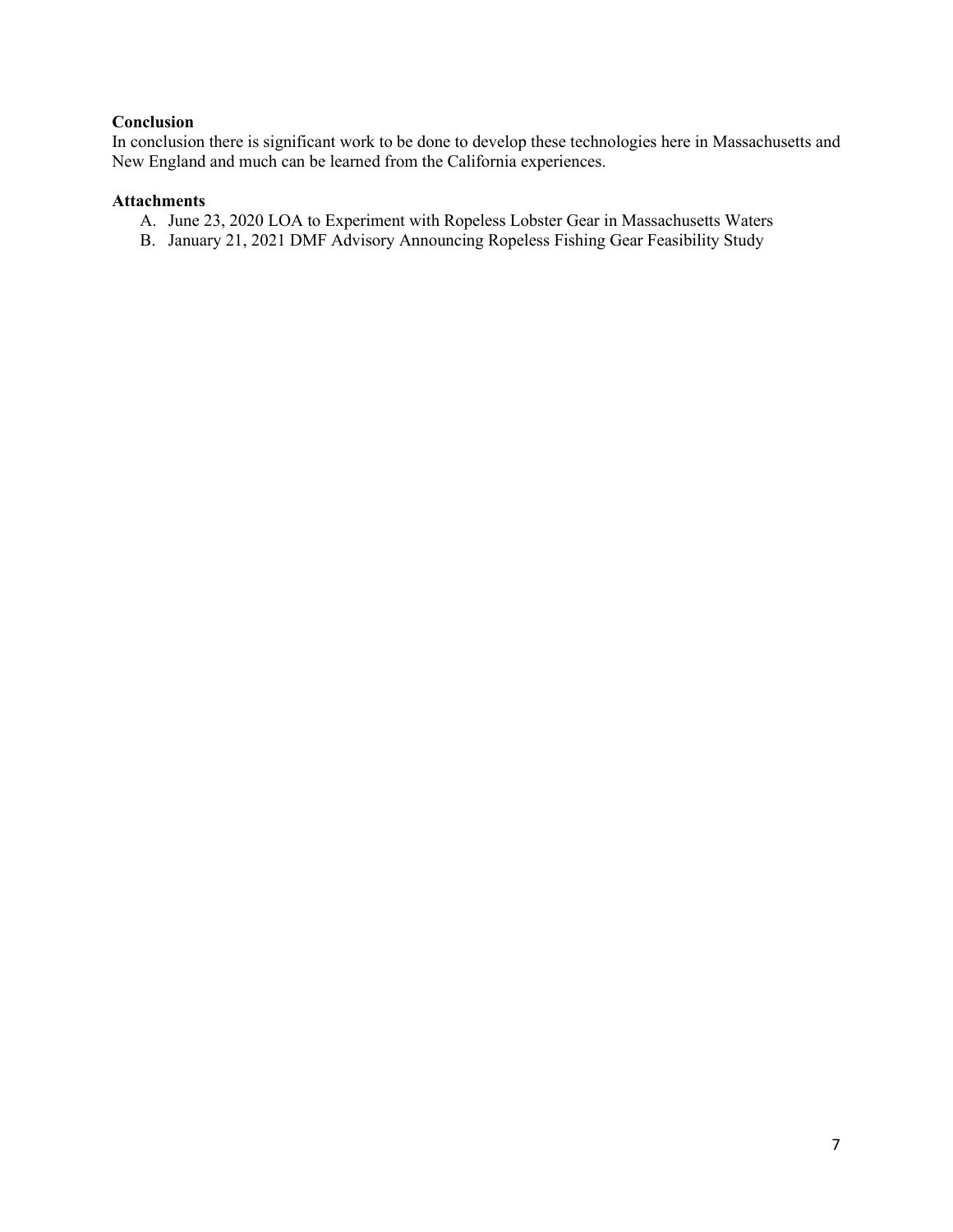

# The Commonwealth of Massachusetts

Division of Marine Fisheries 251 Causeway Street, Suite 400, Boston, MA 02114 p: (617) 626-1520 | f: (617) 626-1509 [www.mass.gov/marinefisheries](http://www.mass.gov/marinefisheries)



CHARLES D. BAKER KARYN E. POLITO KATHLEEN A. THEOHARIDES RONALD S. AMIDON DANIEL J. MCKIERNAN Governor **Lt. Governor** Secretary **Commissioner** Director

### **LETTER OF AUTHORIZATION To Experiment with Ropeless Lobster Gear in Massachusetts Waters**

June 23, 2020

Eric Matzen NOAA NEFSC 166 Water St Woods Hole, MA 02543

#### **Vessels:**

| Peter Mason        | Robert Martin      | Michael Lane       | John Haviland          |
|--------------------|--------------------|--------------------|------------------------|
| 16 Dorothy Rd      | 392 RT 6A          | 280 Gannett Rd     | Beach St               |
| Plymouth, MA 02360 | Sandwich, MA 02537 | Scituate, MA 02066 | Green Harbor, MA 02041 |
| F/V Kestrel        | F/V Resolve        | F/V Time Machine   | F/V Emily Rose         |
| Doc #947399        | Doc # 680154       | Doc # 604547       | Doc # 955822           |
| Permit ID# 002543  | Permit ID# 039670  | Permit ID# 000126  | Permit ID# 000598      |

This Letter of Authorization, issued pursuant to the authority at M.G.L. c. 130 § 80 and 322 CMR 7.01(7), hereby conditions the commercial fishing permits with Permit ID # 002543 (F/V Kestrel, Documentation # 947399), Permit ID # 039670 (F/V Resolve, Vessel Documentation #680154), Permit ID # 000126 (F/V Time Machine, Vessel Documentation # 604547), and Permit ID # 000598 (F/V Emily Rose, Vessel Documentation # 955822) to exempt them from trap gear marking requirements, set in accordance with 322 CMR 4.13, provided that the vessels deploy non-conforming lobster trap gear with the following configurations and fishing practices:

- Lobster trap trawls will be set with one compliant buoy line, compliant traps, and one ropeless system instead of the second compliant buoy line.
- The gear will be fished in locations chosen by the fishermen in Massachusetts Waters South of Harding Ledge and within the Cape Cod Bay

# **This authorization expires January 31, 2020 unless sooner revoked for cause.**

Mexerna

Daniel J. McKiernan, *Director*